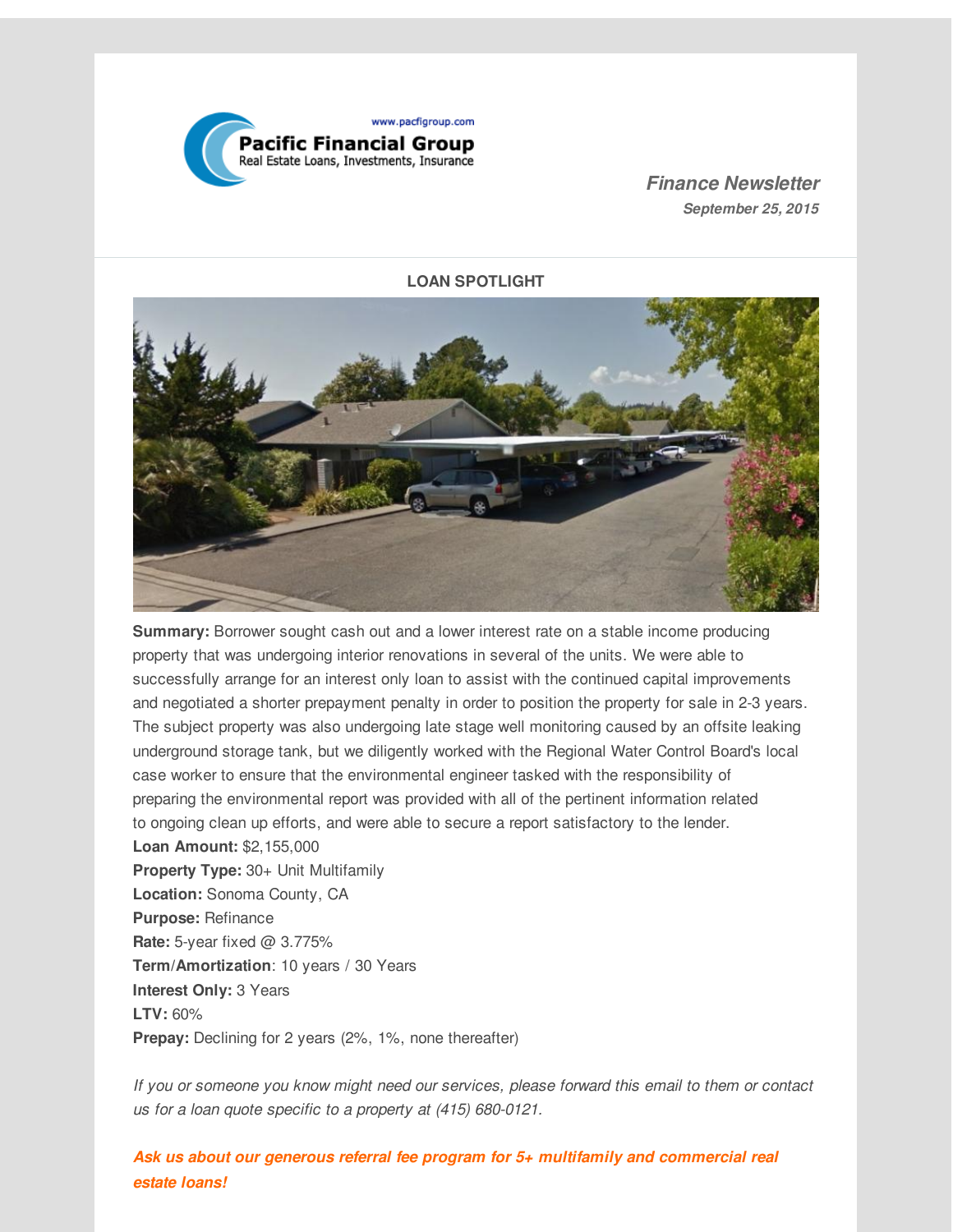

## **ABOUT OUR SERVICES**

Pacific Financial Group is a full-service brokerage firm dedicated to providing clients with real estate loans, investment advice, financial planning and insurance services. Our success is the result of our client-focused commitment, professional integrity, industry and market knowledge and unique private banking approach to understanding the financial needs of our clients and delivering specifically tailored solutions. **Visit our website to obtain additional information about the types of [investment](http://r20.rs6.net/tn.jsp?f=001RFuZL2bxypJq6u3u2K6b061pPMn2dwai-WUbOw_auEGzg3KOLbC1i--XmusLfyLNgRnNR_D9VmNZKFoCFkto6ZYcoCkTVsjJeoFTe0lg5ZWFiEYZtxqrfSuIZKfNjf_2Aa9d0zQnB6uO8vuGAzGWbyC5iXT4SuFzGS2eL6HCXKyiTfb-Wb0NJkiw30uKzfsp7wpCpXC2siM=&c=&ch=) advice and [insurance](http://r20.rs6.net/tn.jsp?f=001RFuZL2bxypJq6u3u2K6b061pPMn2dwai-WUbOw_auEGzg3KOLbC1i--XmusLfyLNkTjOHkFFzrISkNjICBU0Euntnve5ZaocK3ZW5x694CcrVDJfFbaOTwBIM1zneGm2WKfEJoqDUDZ2T3m284LKOhiDB5y5Uh68eMISyShUxkLWlNfBOdA60_RKuaQDWB9geDRKPbZpffs=&c=&ch=) services we offer.**

## **APARTMENT LOAN PROGRAMS**

We are pleased to provide access to a large selection of 5+ unit multi-family loan programs from which to choose so you are assured of finding one that is best suited to meet your particular investment objectives. Drawing from our diverse pool of capital sources, your loan program options are limitless. **Visit our website to obtain additional [information](http://r20.rs6.net/tn.jsp?f=001RFuZL2bxypJq6u3u2K6b061pPMn2dwai-WUbOw_auEGzg3KOLbC1i--XmusLfyLN2J50SNZCFwPiyitdHNVk6zBScoJB114_9SU_4hMtixPStLsi1bssKtSd6F_ZlWaXi3AweX3ZFEQ7q969AyjDPZd1A3q3kFTwTVhOIh7jYB_44eIqS_XxiaWSF_fbSjMAtTsYAlVhn5s=&c=&ch=) about available apartment loan programs and interest rates.**

# **COMMERCIAL LOAN PROGRAMS**

We understand the importance of finding the best available financing to maximize your return on investment and have access to a large selection of commercial loan programs for office, retail, single tenant, self storage, industrial, hospitality, mixed use and owner-occupied commercial buildings, so you are assured of finding one that is best suited to meet your particular investment objectives. Commercial loans are available from a diverse pool of capital sources which include local and regional banks, credit unions, life insurance companies, conduits, pension funds and private investors. **Visit our website to obtain additional information about available [commercial](http://r20.rs6.net/tn.jsp?f=001RFuZL2bxypJq6u3u2K6b061pPMn2dwai-WUbOw_auEGzg3KOLbC1i--XmusLfyLNPUeCv14ltHsZN07c5Ffj0Xcv_ehy6kFaR0-SZD0MLRTOsV0WR0oEaKKjSUKvB8Pl_P2I4Y_Pnj0hjoldU4iPwWcBcNNqjLf95TazMzZRM7TQEZIcuuM5U34w2A9CPszKESqcWrvXOos=&c=&ch=) loan programs and interest rates.**

## **RESIDENTIAL LOAN PROGRAMS**

We have access to over 30 lenders that offer a variety of loan program options for owner-occupied residences, 2nd homes or 1-4 investment properties. Why limit yourself and deal with one lender when you can have access to a diverse pool of lenders with much more loan program options from which to choose? Below are some of the loan program features currently offered:

Loans to single member LLC's and revocable trusts